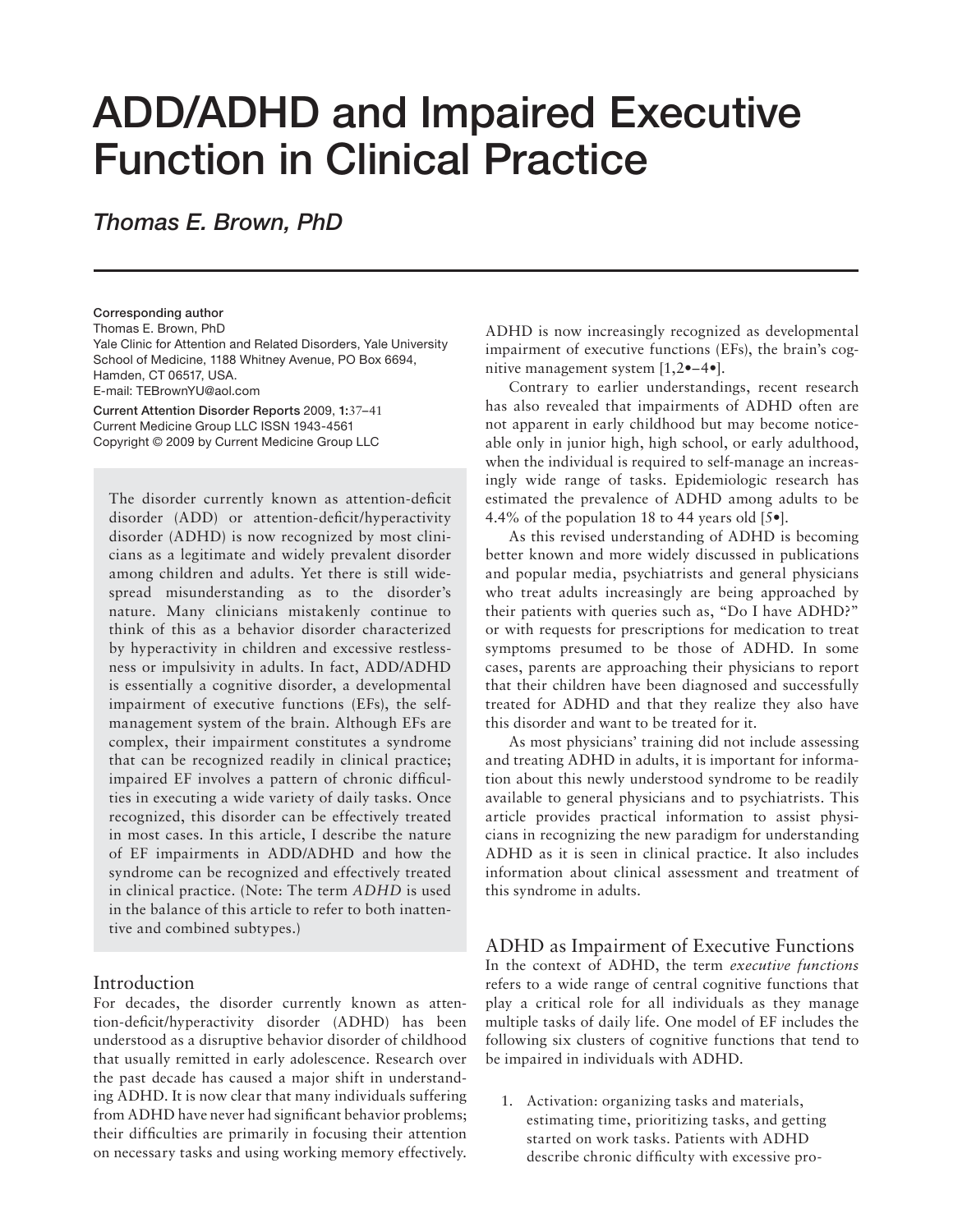crastination. They often put off getting started on a task—even a task they recognize as very important to them—until the last minute. It is as if they cannot get themselves started until the point at which they perceive the task to be an acute emergency.

- 2. Focus: focusing, sustaining focus, and shifting focus to tasks. Some describe their difficulty in sustaining focus as similar to trying to listen to the car radio when driving too far away from the station, at which point the signals begins fading in and out: you get some of it and lose some of it. They say they are distracted easily not only by things that are going on around them but also by their own thoughts. In addition, focus on reading poses difficulties for many. Words are generally understood as they are read but often have to be read over and over for the meaning to be fully grasped and remembered.
- 3. Effort: regulating alertness, sustaining effort, and processing speed. Many with ADHD report they can perform short-term projects well but have much more difficulty with sustained effort over longer periods of time. They also find it difficult to complete tasks on time, especially when required to do expository writing. Many also experience chronic difficulty regulating sleep and alertness. They often stay up too late because they cannot shut their head off. Once asleep, they often sleep like dead people and have a big problem getting up in the morning.
- 4. Emotion: managing frustration and modulating emotions. Although the *DSM-IV* does not recognize any symptoms related to managing emotion as an aspect of ADHD, many with this disorder describe chronic difficulties managing frustration, anger, worry, disappointment, desire, and other emotions. They speak as if these emotions, when experienced, take over their thinking as a computer virus invades a computer, making it impossible for them to give attention to anything else. They find it very difficult to get the emotion into perspective, to put it to the back of their mind, and to get on with what they need to do.
- 5. Memory: using working memory and accessing recall. People with ADHD very often report that they have adequate or exceptional memory for things that happened long ago but great difficulty remembering where they just put something, what someone just said to them, what they have just read, or what they were about to say. They may describe difficulty holding one or several things "on line" while attending to other tasks. In addition, individuals with ADHD often complain that they cannot pull information they have learned out of memory when they need it.

6. Action: monitoring and regulating self-action. Many individuals with ADHD, even those without problems of hyperactive behavior, report chronic problems in regulating their actions. They often are too impulsive in what they say or do and in the way they think, jumping too quickly to inaccurate conclusions. People with ADHD also report problems in monitoring the context in which they are interacting. They fail to notice when other people are puzzled, hurt, or annoyed by what they have just said or done and thus fail to modify their behavior in response to specific circumstances. They also often report chronic difficulty in regulating the pace of their actions, in slowing self and/or speeding up as needed for specific tasks.

All the problems described in this model of EF are difficulties for everyone at various times. Those legitimately diagnosed with ADHD differ from others in that they are significantly impaired by chronic difficulty with these cognitive functions. Individuals with ADHD differ from one another in their profiles of impairment, but most experience chronic difficulty in each cluster of this model.

It should be emphasized that this model includes some cognitive functions that are not included in the *DSM-IV* diagnostic criteria for ADHD (eg, regulation of emotion). Managing emotion is an important aspect of the brain's self-management system; this function protects individuals from becoming overwhelmed by emotion as they weigh their priorities in many tasks of daily life.

# Situational Variability of Symptoms

One major source of misunderstanding about ADHD is the situational variability of its symptoms. Patients with ADHD typically report that they can focus their attention very well for a few specific tasks in which they have strong personal interest or when they feel immediate pressure to complete a specific task. Thus, they may be relatively unimpaired by their chronic ADHD symptoms while they play a favorite sport, complete an enjoyable mechanical task, or communicate with others on the Internet. Their chronic procrastination may suddenly disappear the night before they are required to hand in an important report or when a colleague is working beside them.

Seeing an individual's ability to focus very well and work productively under such circumstances may cause some to see ADHD impairments as a simple lack of willpower (eg, "If you can do it here and now, why can't you do it then and there?"). However, the cause of this situational variability is essentially chemical. When an individual is confronted with a task that he or she personally finds genuinely appealing or that is truly frightening because of probable negative consequences, the brain instantly provides chemical stimulation to activate relevant EFs [6,7]. These chemical activations are not subject to voluntary control any more than erectile dysfunction is.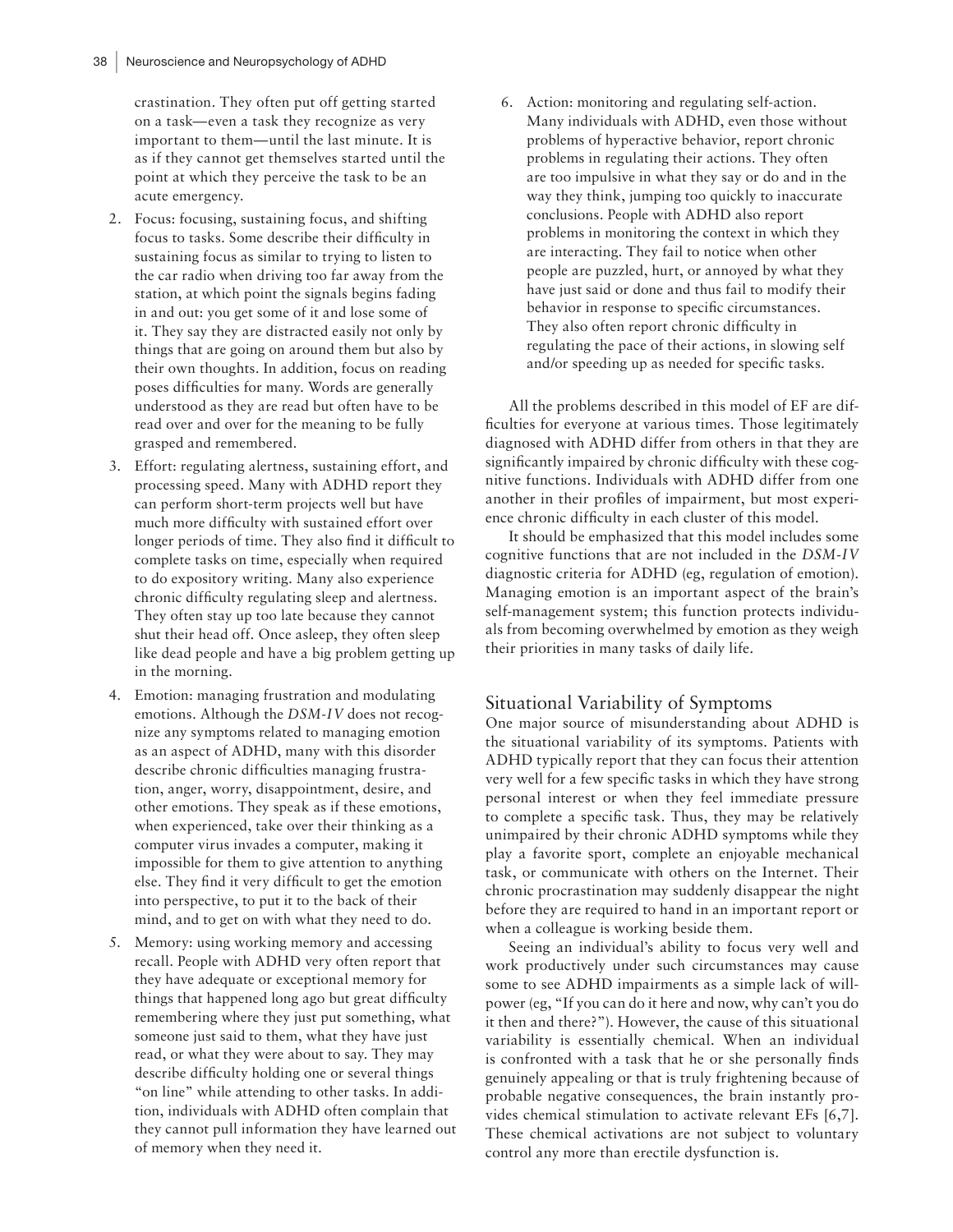### Age at Onset of ADHD Symptoms

*DSM-IV* diagnostic criteria include a requirement that at least some symptoms of ADHD must have been present before the age of 7 years, but no empiric justification for this stipulation has ever been established. Faraone and colleagues [8•] compared a sample of adults who met all diagnostic criteria for ADHD, including the early age at onset (7 years), with a sample of adults who met all ADHD diagnostic criteria except for the age at onset requirement. They found no significant differences between those two groups in their patterns of psychiatric comorbidity, functional impairment, or familial transmission.

Data from this study and others suggest that clinicians should be flexible in regard to age at onset for ADHD symptoms and not refuse the diagnosis to a patient who shows significant impairment and meets the other diagnostic criteria, even if such impairments were not noticeable until adolescence or beyond.

This later age at onset for some patients makes sense because the cognitive functions impaired in ADHD are among the slowest brain functions to fully mature. Brain functions that provide infrastructure for EFs do not fully come on line until the late teens or early 20s. For some affected individuals, impairments of ADHD may not be noticeable until they are challenged with increased demands for self-management typically not presented until late adolescence or early adulthood.

# Clinical Assessment of ADHD Impairments of Executive Function

Brown [2•] has reviewed current controversy in the field regarding how best to assess EF impairments associated with ADHD. Some researchers measure EF impairments associated with ADHD using a battery of neuropsychological tests (eg, the Wisconsin Card Sort or Stroop) that have long been used by psychologists for assessing traumatic brain injuries or schizophrenia [9]. When such measures have been used to assess patients with ADHD, only about 30% show significant impairment of EF; this has led some to conclude that EF impairment is a comorbidity associated with ADHD in only about one third of cases. In contrast, other researchers [10,11] have argued that neuropsychological "tests of EF" are not adequate for assessing EFs because they do not test for the integration of cognitive functions, a critical component of EF.

Barkley et al.  $[3\bullet, 4\bullet, 12]$  and Brown  $[1, 2\bullet, 13]$  have argued that EF impairments associated with ADHD are more easily and more validly assessed by querying patients and, when possible, a collateral (eg, spouse, sibling, or close friend) with rating scales and clinical interviews about the adequacy of their ability to manage a variety of tasks in daily life. They maintain that EF impairments are characteristic of all patients with ADHD.

Biederman et al. [14] tested a behavior rating scale to assess EF impairments in a sample of adults with ADHD; their data showed that scores above the 50th percentile

identified individuals with the most severe functional outcomes from their ADHD. Kooij and colleagues [15] tested several self-report rating scales designed to assess ADHD impairments in adults. They found that adults who selfreport their symptoms and score above specified cutoffs on the Brown ADD Rating Scale for Adults [16] or the *DSM-IV*—based ADHD Rating Scale tended to qualify fully for a clinical diagnosis of ADHD.

# Clinical Tailoring of Medications for Impairments of Executive Function in ADHD

Several stimulant medications and one nonstimulant medication are currently approved by the US Food and Drug Administration for treatment of ADHD in adults. Details about recommended dosing for each are readily available  $[3\bullet]$ . However, careful fine-tuning is required for stimulant medications for ADHD; these agents tend not to follow mg/ kg guidelines for many patients. Effective dosing of stimulants is not related consistently to age, weight, or symptom severity; the critical variable is sensitivity of the individual patient's body chemistry to the particular medication used. Dosing for atomoxetine, the nonstimulant medication approved for treating ADHD, is weight based.

Good clinical practice involves starting each patient with a minimal dose of stimulant and then titrating gradually to find the optimal window between a dose that is too low and one that is too high for this specific patient. Also important for establishing an optimal dosing regimen is questioning the patient about how this medication is working at different times during the day relative to tasks of school or employment and other household or social functions that may occur outside of normal working hours. Patients vary considerably in their needs for medication coverage for their ADHD symptoms at various times of each day.

One possible source of confusion in adjusting stimulant medication dosing is rebound, a problem that is often misunderstood. The medication being taken likely is being dosed too high or is just not well suited for that patient if he or she is experiencing any of the following during the hours a stimulant should be working: excessive irritability, feeling too "wired" (as if the patient has had too many cups of coffee), or blunting of affect so the patient can get work done but loses his or her "sparkle" and sense of humor.

However, if these symptoms are not present during the hours in which the medication is expected to be effective but do appear during the hours the medication is likely to be wearing off, such problems may be due to rebound (ie, the blood level may be dropping too quickly, causing the patient to "crash"). Rebound often can be alleviated by administering a small dose of the immediate-release version of the same stimulant medication shortly before the time of day when the rebound onsets, smoothing the curve so the drop-off is more gradual.

For some, adequately adjusted medication alone is sufficient treatment for their ADHD. For others, additional interventions, such as cognitive-behavioral therapy, may be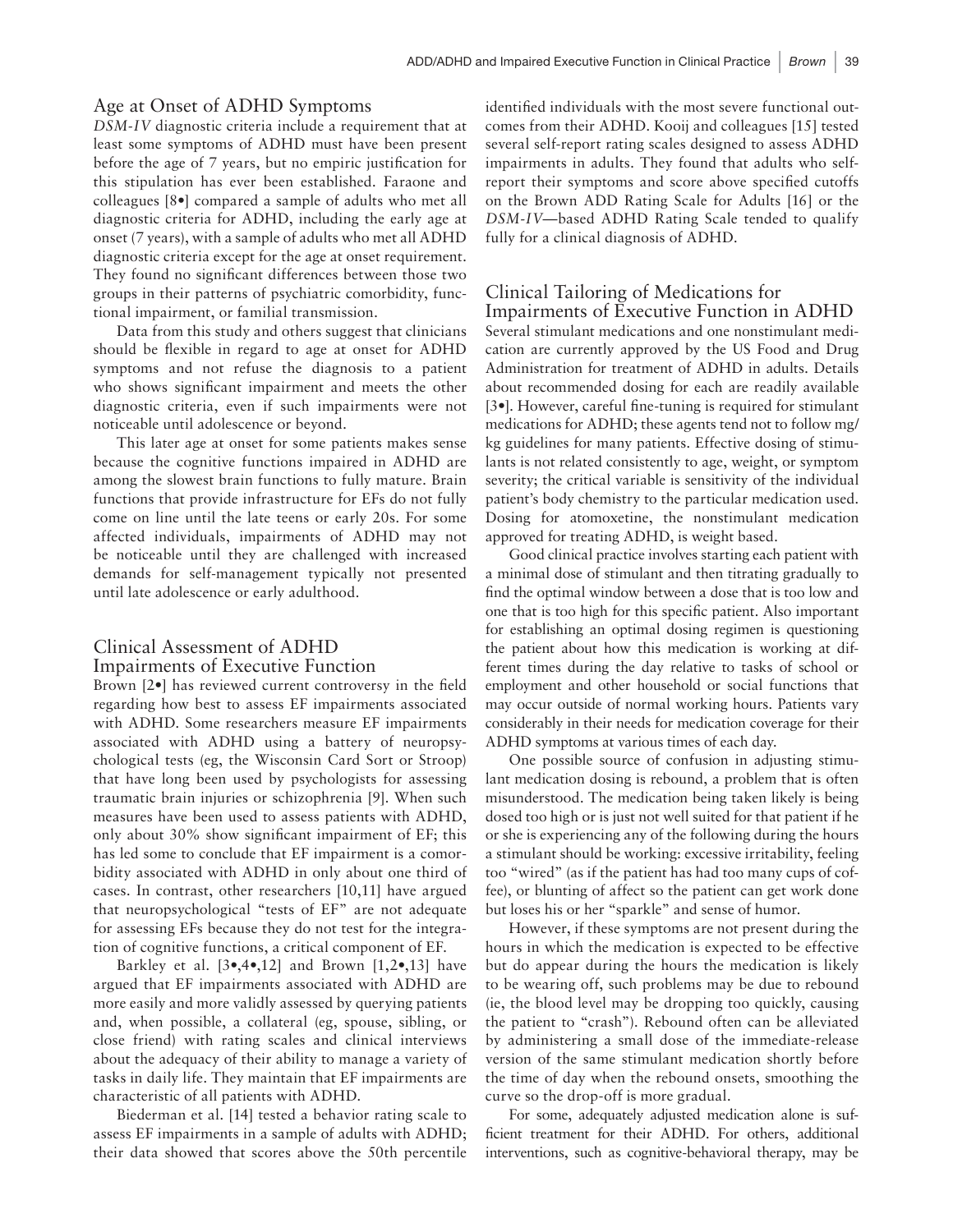indicated. Ramsay and Rostain [17•] have published guidelines for assessing and implementing such integrated treatments.

One practical problem that many clinicians find burdensome is providing monthly refills for stimulant medications for ADHD. Recent changes in the Drug Enforcement Administration regulations now allow physicians to provide a patient stabilized on stimulant medications for ADHD with three prescriptions, each dated for a 1-month supply. The first is to be dated for the current month; two additional prescriptions, each dated for 1 sequential month, can then be given. Refills are still not allowed for these schedule II drugs, but this postdating arrangement reduces excessive paperwork considerably for busy clinicians. Documentation of the new regulations can be found online at http://www.deadiversion.usdoj. gov/fed\_regs/rules/2007/fr1119.htm.

## Other Disorders Comorbid With ADHD

Kessler et al. [5•,18] have shown that adults with ADHD are six times more likely to suffer one or more additional psychiatric disorders in their lifetime than individuals without ADHD. This means that any individual diagnosed with ADHD is likely to have been diagnosed with another disorder that may or may not be concurrent. In some cases, a patient may need concurrent treatment for ADHD and a previously diagnosed disorder. Brown [13,19•] provides detailed information about treating ADHD with comorbid disorders.

#### **Conclusions**

This new understanding of ADHD as developmentally impaired EFs is gaining increasing support from research and the experience of a wide variety of clinicians who recognize this syndrome in their adult patients and witness these patients' positive response to appropriate treatment. Although some with ADHD report symptoms that have persisted from early childhood, for many of those affected, significant impairments of ADHD do not clearly appear until adolescence or early adulthood, when they are faced with increasingly challenging demands to self-manage their schooling, employment, and other aspects of daily life.

Although this is a complex syndrome, diagnosing ADHD in adults does not require esoteric neuropsychological tests. This syndrome can be more effectively diagnosed with clinical interviews, normed self-report and collateral report rating scales, and screening for possible comorbid psychiatric disorders. In assessing for ADHD, clinicians need to keep in mind that symptoms of this disorder are situationally variable and that affected individuals generally have a few specific domains in which they may be able to manage themselves quite well despite chronic impairments in their ability to exercise EFs in most other situations. Clinicians who familiarize themselves with this syndrome can provide to affected patients treatment that is usually quite effective and, for many, very helpful.

### Acknowledgment

"ADD/ADHD and Impaired Executive Function in Clinical Practice" was previously published in *Current Psychiatry Reports,* volume 10, number 5.

# Disclosure

Dr. Brown has received publication royalties from American Psychiatric Press, the Psychological Corporation, and Yale University Press; has served as a consultant for Abbott Laboratories, Eli Lilly and Company, Novartis Pharmaceuticals, Psychogenesis, and Shire Pharmaceuticals; and has served as a speaker and received research support from Eli Lilly and Company.

#### References and Recommended Reading

Papers of particular interest, published recently, have been highlighted as:

- Of importance
- •• Of major importance
- 1. Brown TE: Attention Deficit Disorder: The Unfocused *Mind in Children and Adults.* New Haven, CT: Yale University Press; 2005.
- 2.• Brown TE: Executive functions and attention deficit hyperactivity disorder: implications of two conflicting views. *Int J Disabil Dev Educ* 2006, **53:**35–46.

An analysis of two conflicting views about how EF impairments of ADHD should be measured.

3.• Barkley RA: *Attention-Deficit Hyperactivity Disorder: A Handbook for Diagnosis and Treatment,* edn 3. New York: Guilford Press; 2006.

A comprehensive handbook summarizing current information about assessment and treatment of ADHD.

- 4.• Barkley RA, Murphy KR, Fischer M: *ADHD in Adults: What the Science Says.* New York: Guilford Press; 2008. A comprehensive summary of research on the multiple ways in which ADHD impacts adults.
- 5.• Kessler RC, Adler L, Barkley R, et al.: **Prevalence and correlates of adult ADHD in the United States: results from the National Comorbidity Survey Replication.** *Am J Psychiatry*  2006, **163:**716–723.

The first epidemiologic study to report prevalence of ADHD among adults.

- 6. Baxter MG, Murray EA: **The amygdala and reward.** *Nat Rev Neurosci* 2002, **3:**563–573.
- 7. Phelps E: **The interaction of emotion and cognition: the relationship between the human amygdala and cognitive awareness.** In *The New Unconscious.* Edited by Hassin R, Uleman J, Bargh JA. New York: Oxford University Press; 2005:61–76.
- 8.• Faraone SV, Biederman J, Spencer T, et al.: **Diagnosing**  adult attention deficit hyperactivity disorder: are late onset **and subthreshold diagnoses valid?** *Am J Psychiatry* 2006, **163:**1720–1729.

An important study demonstrating that the *DSM-IV* age at onset criterion for diagnosing ADHD is excessively stringent and not clinically useful.

- 9. Biederman J, Petty C, Fried R, et al.: **Impact of psycho**metrically defined deficits of executive functioning in adults with attention deficit hyperactivity disorder. Am J Psychia*try* 2006, **163:**1730–1738.
- 10. Burgess PW: **Theory and methodology in executive function research.** In *Methodology of Frontal and Executive Function.* Edited by Rabbitt P. East Sussex, United Kingdom: Psychology Press Publishers; 1997:81–116.